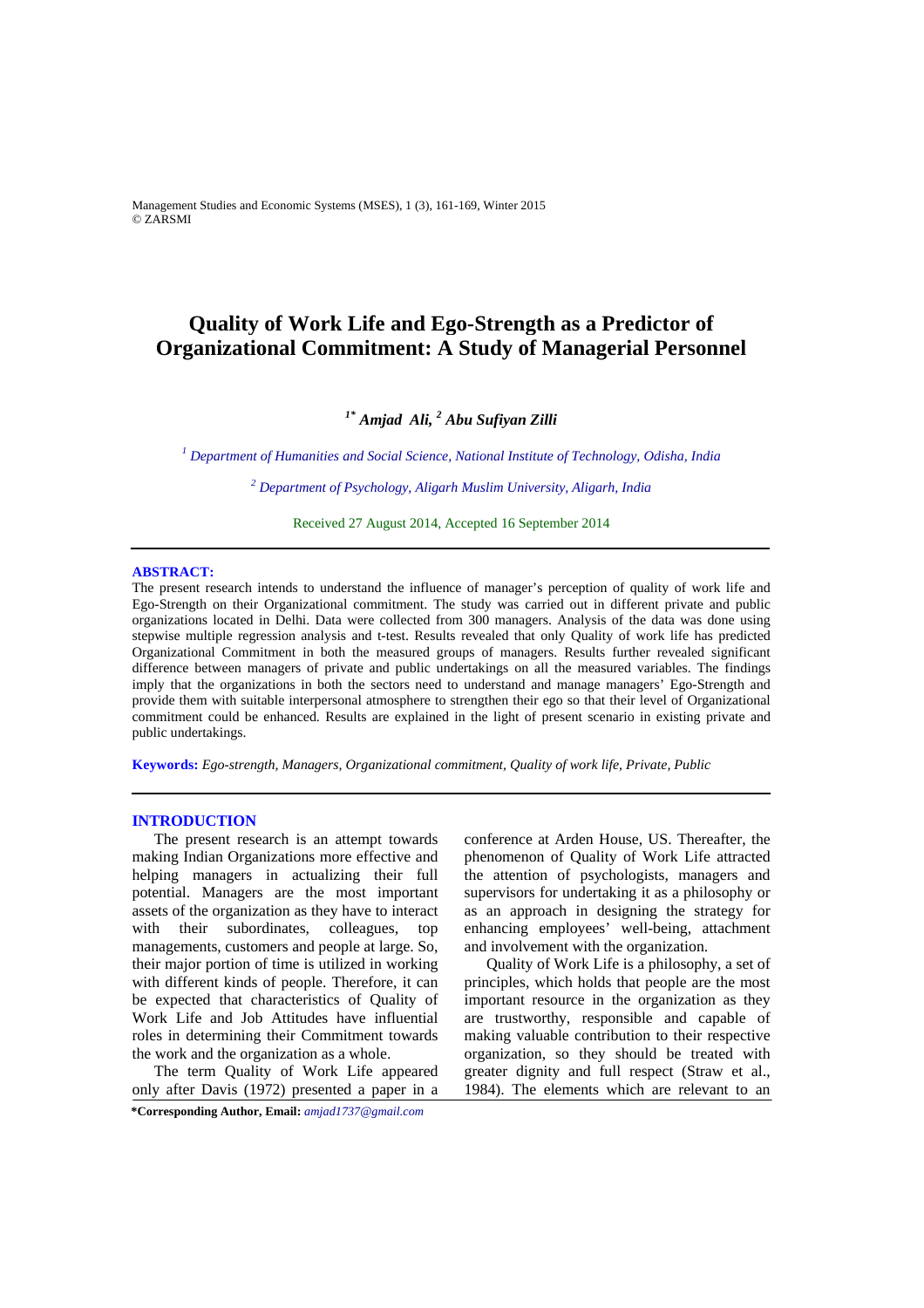individual's Quality of Work Life include the task, the physical work environment, social environment within the organization, administrative system and relationship between life on and off the job (Cunningham et al., 1990).

Lots of people will rant about ego having no place at work, how it causes more harm than good. Ego is at the root of many workplace issues. From poor communication to failed negotiation, to faulty decision making, ego can lay a dangerous path of destruction. The obnoxious and overbearing behavior that comes through it can damage creativity, undermine effective problem solving capacity, cause stress, and adversely affect morale of employees.

Ego-Strength is the ability of an individual to manage both the id and superego despite the pressures of both that demand to increase pleasure or act within society standards. The Ego-Strength is the balance that Freud emphasized as the key to a healthy personality; one that is both able to seek pleasure successfully but doing so within reason and acceptable time and place. Recently Mosby's Medical Dictionary (2009) defined Ego-Strength as the ability to maintain the ego by a cluster of traits that together contributes to good mental health.

The Ego-Strengths or ego virtues are inherent active qualities that bring various forms of energy and vibrancy to people across the life span (Erikson, 1964, 1965). They reflect a strong inner core, and ultimately build toward solid commitments to ideals, beliefs, significant others, and the broader society. According to Wolberg (1977) Ego-Strength connotes the positive personality assets that will enable the individual to overcome his anxieties, to yield secondary gains of his illness, and to acquire new, more adequate defenses.

The concept of Organizational Commitment has grown in popularity in the literature on industrial and organizational psychology (Cohen, 2003). Employees' Organizational Commitment refers to the physical as well as behavioral involvement and attachment with the work and organization. According to Kanter (1968) Organizational Commitment can be defined as the willingness of workers to devote energy and loyalty to an organization. Kim et al. (1993) enumerated that Organizational

Commitment is the employees' loyalty to the employer. Venkatachalam (1997) viewed Organizational Commitment as "talking on the organizational identity". In general, Organizational Commitment is considered as a useful measure of organizational effectiveness (Steers, 1975). In particular, "Organizational Commitment is a "multidimensional construct" (Morrow, 1993) that has the potential to predict organizational outcomes such as performance, turnover, absenteeism, tenure, and organizational goals" (Meyer and Allen, 1997).

Meyer and Allen (1997) developed a framework of commitment on the basis of three components such as affective, continuance and Normative Commitment.

1. Affective Commitment refers to emotional attachment, identification with and involvement of an employee in the organization; i.e. an employee intrinsically desires to continue in the organization.

2. Continuance commitment, which relates to the cost the employee associates with leaving the organization i.e. the employee thinks that it is his or her need to continue working in the organization, and

3. Normative Commitment reflects a feeling of obligation to give back to the organization and an employee high on Normative Commitment would continue because he or she ought to do so.

However, the present study only focuses on overall organizational commitment dimension, and no separate dimensions have been analyzed just to avoid the complexity of research work.

According to Maume (2006), "Organizational Commitment is typically measured by items tapping respondents' willingness to work hard to improve their companies, the fit between the firm's and the worker's values, reluctance to leave and loyalty toward pride taken in working for their employers", provide a better picture of Organizational Commitment in work settings.

## **Literature Review**

A number of studies have been conducted in recent past in the area of Quality of Work Life, Ego-Strength and Organizational Commitment. An effective Quality of Work Life (QWL) is basically a tool to improve working conditions (an employee's perspective) and greater organizational efficiency (mainly from an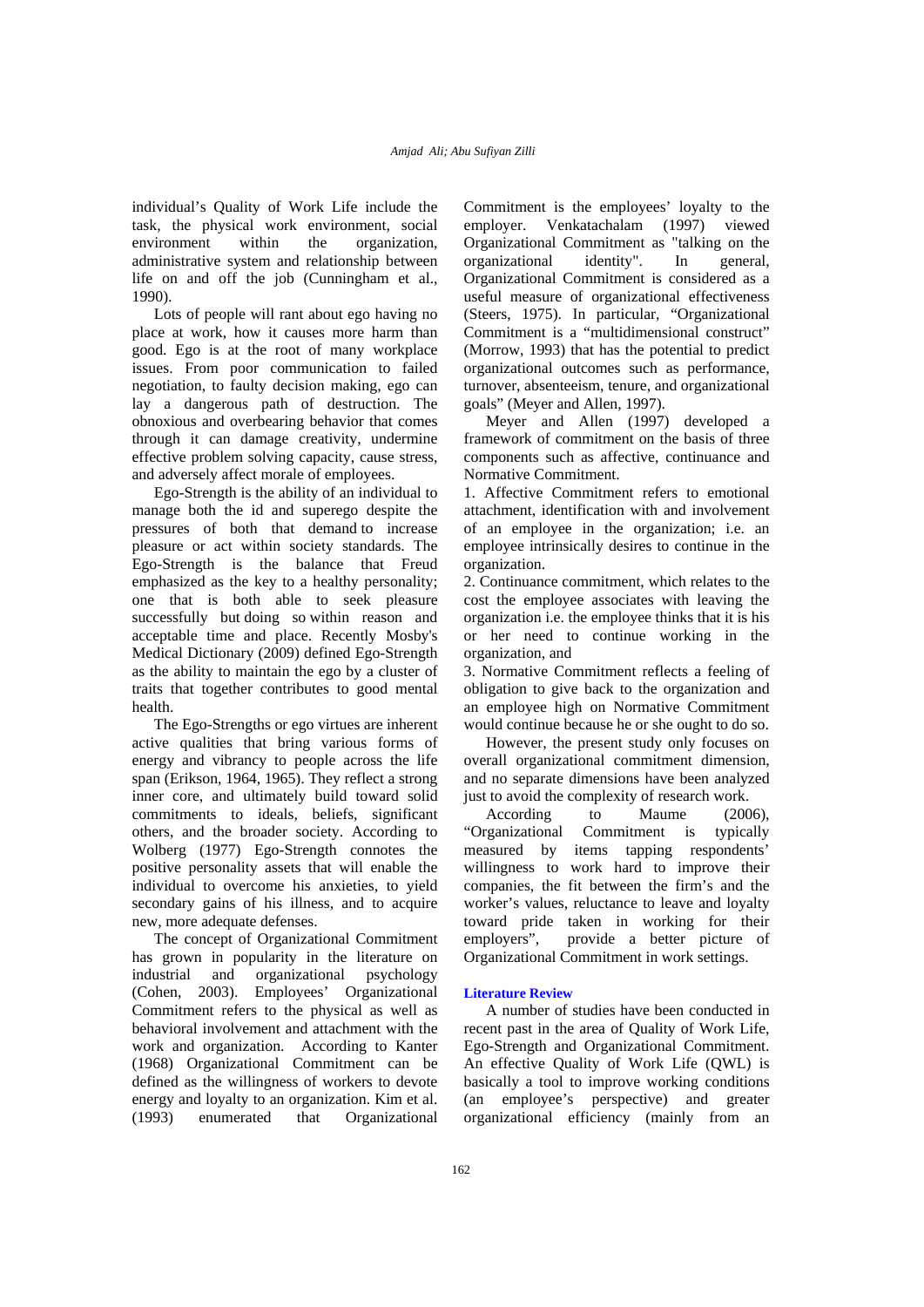employer's perspective). Positive results of QWL have been supported by a number of previous studies, among which is reduced in absenteeism, lower turnover, and improved job satisfaction (Havlovic, 1991). QWL does not only contribute to an organization's ability to recruit quality human capital, nevertheless it also enhances –the organization's competitiveness. Schurman (1998) reviewed employee satisfaction as always an important management goal in job design and human resource policies.

Costello and Sang (1974), reported that majority of job incumbents of publicly owned utility firms were satisfied with security and social needs but, were different in the fulfilment of increase order needs self-esteem, autonomy and self-actualization. Study conducted by Rhillehard et al. (1969) on managers, compared managers working in government agencies with those from business and industries. They found that perceived deficiency in need fulfilment likely to increase successively at lower level which was almost similar to the findings of Jhonson and Marcrum (1968). Their study also revealed that increased dissatisfaction was found among managers of government agencies as compared to managers of business and industries.

Hartenstein and Huddleston (1984) enumerated that for Quality of Work Life measures to be successful, management and labour must have shared values, without such values, managers are often authoritarian and deny workers sense of involvement, responsibility and autonomy, resulting in the workers lack of commitment and low productivity. On the other hand Venkatachalam et al. (1997) found significant positive relationship between Quality of Work Life and Organizational Commitment.

Huang et al. (2007) indicate that different dimensions of Quality of Work Life result in distinctive effects on organizational and career commitments and turnover intentions. Daud (2010) investigated the relationship between quality of work life and organizational commitment amongst employees in Malaysian firms and showed that there was a relationship between Quality of Work Life and organizational commitment.

Radja et al. (2013) revealed that 1) quality of work life has insignificant effect towards public service performance and work satisfaction, but it has important correlation with organizational commitment. 2) Organizational commitment has indirect effect on the performance of public service, but influence indirectly through work satisfaction. 3) Quality of work life and organizational commitment has insignificant effect towards public service performance but both can give direct contribution towards through work performance.

Ego-strength has extensively been studied in different fields and walks of life but researchers in the areas have given quite little attention of using this variable in the field of industrial research. Singh and Singh (1992) examined the effects of role stress, organizational climate and Ego-Strength on the psychological strains namely environmental frustration, anger reactions, latent hostility and job anxiety of middle level managers. Results indicated significant differences (a) between environmental frustration, anger reaction and job anxiety in high and low stress group, (b) between job anxiety in high and low organizational climate group and (c) between job anxieties in high and low Ego-Strength groups. However, the interactional effects of all the three variables on psychological strain were found to be statistically significant.

Dinesh (2006) in his study on Ego-Strength among males and females found that males have higher Ego-Strength as compared to females their counterparts. Pestonjee et al. (2010) in a study to find out the critical influence of Ego-Strength on the job performance and job satisfaction relationship among blue-collar industrial workers revealed no significant moderating effect of Ego-Strength on job performance and job satisfaction relationships. The sub-group analysis among industrial workers also indicated negligible moderating effect of Ego-Strength on job performance and job satisfaction.

Researches in recent past have mainly focused on controllable external factors influencing Organizational Commitment such as modification of HRM policies and practices (Paul and Anantharaman, 2004), increasing socialization (Mathieu and Zajac, 1990),

improving compensation (Mowday et al., 1982; O'Reilly and Chatman, 1986), leadership and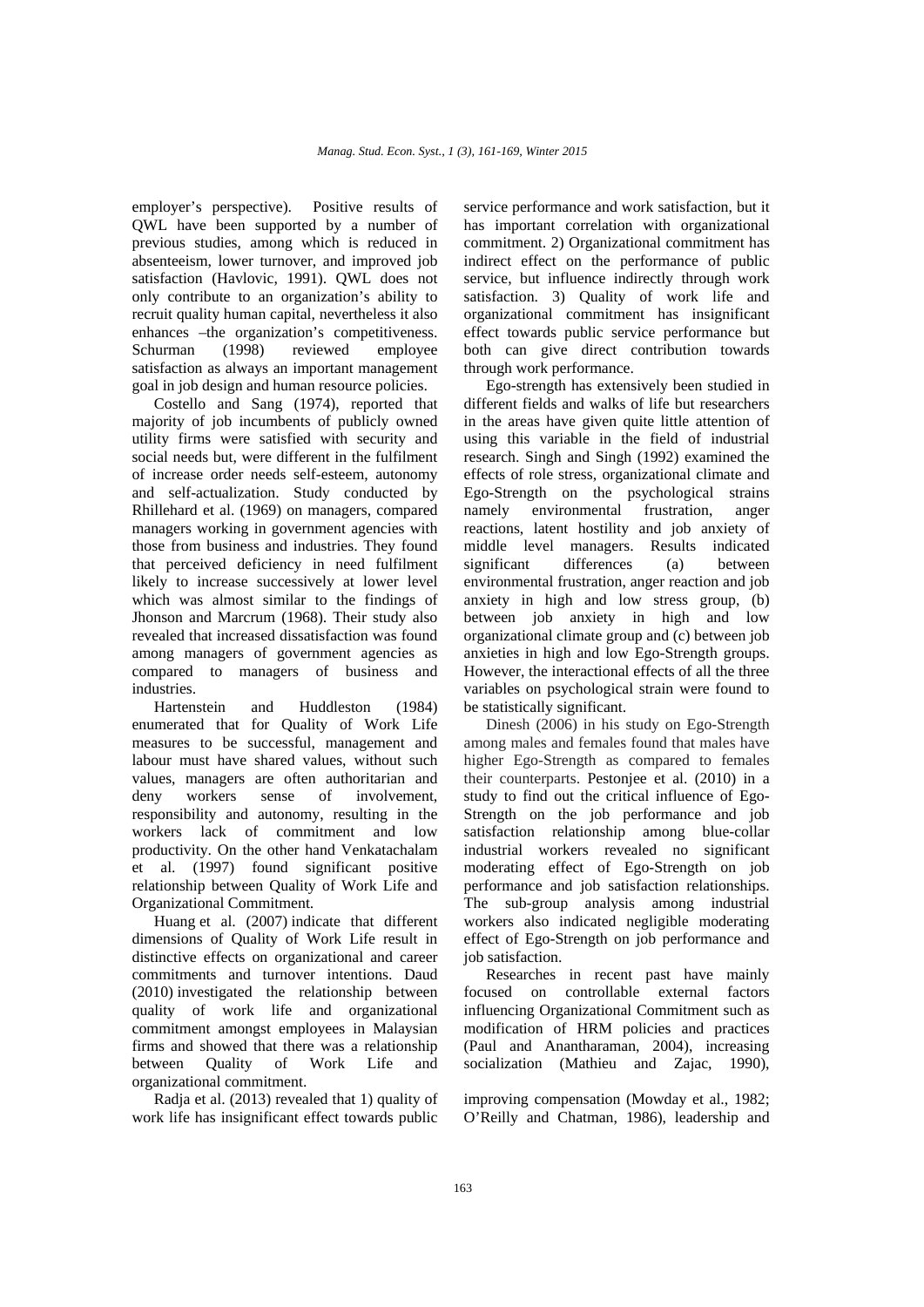interpersonal dynamics (Tu et al., 2001), and hygiene factors (Balaji, 1985; Khokle, 1998). Very few dispositional characteristics have been tested for their influence on an individual's Organizational Commitment.

In an interesting study Porter et al. (1974) suggested that job satisfaction is changed more readily than Organizational Commitment, and therefore concluded that job satisfaction is also likely to be affected by a successful Quality of Work Life effort.

In one of the significant study Allen and Meyer (1990) tested the aspect of three component (affective, continuance and normative) model of Organizational Commitment that integrates various conceptualizations (affective attachment, perceived cost and obligation). The results revealed that the affective and continuance components of Organizational Commitment are empirically distinguishable constructs with different correlates. The affective and normative components, although distinguishable, appear to be somewhat related. Thus the quality of the workplace is a vital factor in promoting Organizational Commitment. In contrast, good leadership and management may not guarantee committed employees. Samad (2007) found that Committed and satisfied employees are normally high performers and contribute towards organizational productivity.

## **Objectives of the Study**

Keeping in view the paramount importance of Quality of Work Life, Ego-Strength and Organizational Commitment, the present study is aimed as follows:

- $\checkmark$  To see the Quality of Work Life and Ego-Strength as a predictor of Organizational Commitment among Managers of Private Undertakings,
- To see the Quality of Work Life and Ego-Strength as a predictor of Organizational Commitment among Managers of Public Undertakings, and
- To determine the difference between managers of Private and Public Undertakings on Quality of Work Life, Ego-Strength and on Organizational Commitment.

## **Hypotheses of the Study**

In the light of available literature related to the present study, following hypotheses has been formulated:

H-1: Quality of Work Life and Ego-Strength will emerge as a predictor of Organizational Commitment among Managers of Private Undertakings

H-2: Quality of Work Life and Ego-Strength will emerge as a predictor of Organizational Commitment among Managers of Public Undertakings

H-3: Managerial personnel of private and public undertakings will differ with each other on Quality of Work Life, Ego-Strength and on Overall Organizational Commitment dimensions.

## **RESEARCH METHOD Participants**

The sample of present research consists of a total of (N=300) managers, 150 each from private and public undertakings. All the respondents were randomly selected from different parts of Delhi and its NCR (National Capital Region). The data was collected from following private and public undertakings, Reliance, Airtel, Idea, Kingfisher, Britannia, Ultratech, Hero Honda, DLF, TMT, Maruti Suzuki, CMS, UTI Mutual Fund, Barclays Bank, Ottogon, Religare and MTNL, BSNL, NDPL, BHEL, GAIL, BRT, DDA, LIC, SBI, Allahabad Bank and IDBI Bank etc. The methodology of the study was planned systematically keeping in view its lofty objectives.

#### **Instruments**

1. Quality of Work Life Scale: This scale was developed by Shawkat and Ansari (2001) which assesses numerous dimensions of Quality of Work Life. This scale contains 48 items and rated on 5 point likert type rating scale ranging from strongly disagree to strongly agree with the score 48-240. The reliability and validity of the scale was found to be  $r=.70$  and  $r=.89$ respectively.

2. Ego-Strength Scale: Indian adaptation of Barron's Ego-Strength scale by Hasan (1974) was used to measure Ego-Strength of the sample of present research. The Ego-Strength scale comprised of 32 items with the two alternative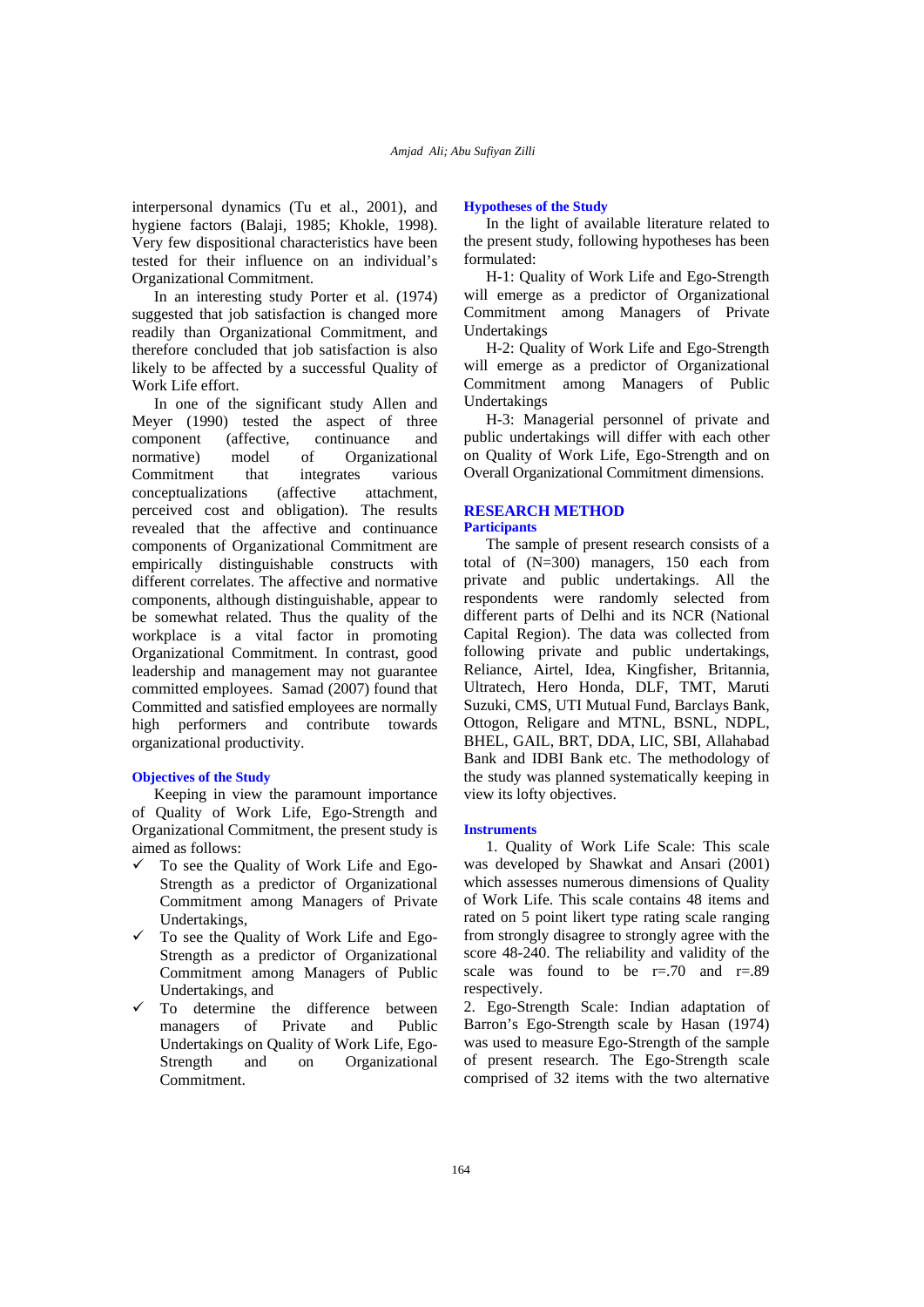response categories. The frequency of negative responses on the Ego-Strength scale indicates the degree of the Ego-Strength. The odd-even reliability of the adopted scale is found to be .78 (corrected). The test-retest reliabilities of the adopted scale were found to be .86 and .82 respectively. The validity of this scale was also found to be highly satisfactory. The analysis of the data was made by t-test.

## **Organizational Commitment Scale**

The Organizational Commitment scale was developed by Shawkat and Ansari (2001). This scale contains 15 items and rated on 7 point rating scale ranging from strongly disagree to strongly agree with the score 15-105. The reliability and validity of the scale was found to be r=.80 and r=.76 respectively.

The analysis of the data was done by using stepwise multiple regression analysis and t-test respectively.

## **RESULTS AND DISCUSSION Results Obtained by Regression Analysis**

Table 1a and 1b: Quality of Work Life and Ego-Strength as a predictor of Overall Organizational Commitment among Managers of Private Undertakings.

Table 1a shows the model summary indicating only one predictor of the model. Multiple correlation (R) was found to be .316 for Quality of Work Life. Further R square which

represents the contribution of predictor variables to the criterion variable was found to be .100. Another considerable aspect is R square change, which is the actual contribution of predictor variables to the criterion variable which was found to be .100. It means that Quality of Work Life contributed 10.0% to the dependent variable (Overall Organizational Commitment).

Table 1b depicts that only Quality of Work Life influences overall Organizational<br>Commitment of managers of private Commitment of managers of private undertakings. The statistical value given in the table indicates t=4.059 for Quality of Work Life which was significant beyond 0.01 level. The correlation (partial) was found to be  $r=0.316$  for Quality of Work Life which shows that there is positive correlation between Quality of Work Life and Overall Organizational Commitment. Since, t-value of Quality of Work Life was found significant which means that Quality of Work Life positively influence the level of Overall Organizational Commitment among Managers of Private Undertakings. Thus, it partially proves the first hypotheses (H-1) of the present research that "Quality of Work Life and Ego-Strength will emerge as a predictor of Organizational Commitment among Managers of Private Undertakings".

Table 2a and 2b: Quality of Work Life and Ego-Strength as a predictor of Overall Organizational Commitment among Managers of Public Undertakings.

| <b>Model</b> |        |                 |                          | <b>Change Statistics</b> |                 |  |
|--------------|--------|-----------------|--------------------------|--------------------------|-----------------|--|
|              | R      | <b>R</b> square | <b>Adjusted R Square</b> | <b>R</b> Square Change   | <b>F</b> Change |  |
|              | 0.316a | 0.100           | 0.094                    | 0.100                    | 16.475          |  |

## **Table 1a: Model summary of regression analysis**

Predictor (constant): Quality of Work Life

|  |  | Table 1b: Coefficient |
|--|--|-----------------------|
|--|--|-----------------------|

| <b>Model</b> |                         | <b>Unstandardized</b><br><b>Coefficient</b> |                   | <b>Standardized</b><br><b>Coefficient</b> |        | Sig.  | <b>Correlation</b> |
|--------------|-------------------------|---------------------------------------------|-------------------|-------------------------------------------|--------|-------|--------------------|
|              |                         | B                                           | <b>Std. Error</b> | <b>Beta</b>                               |        |       | partial            |
|              | (Constant)              | 53.394                                      | 4.214             |                                           | 12.671 | 0.000 |                    |
|              | Quality of<br>Work Life | 0.100                                       | 0.025             | 0.316                                     | 4.059  | 0.000 | 0.316              |

Criterion Variable: Overall Organizational Commitment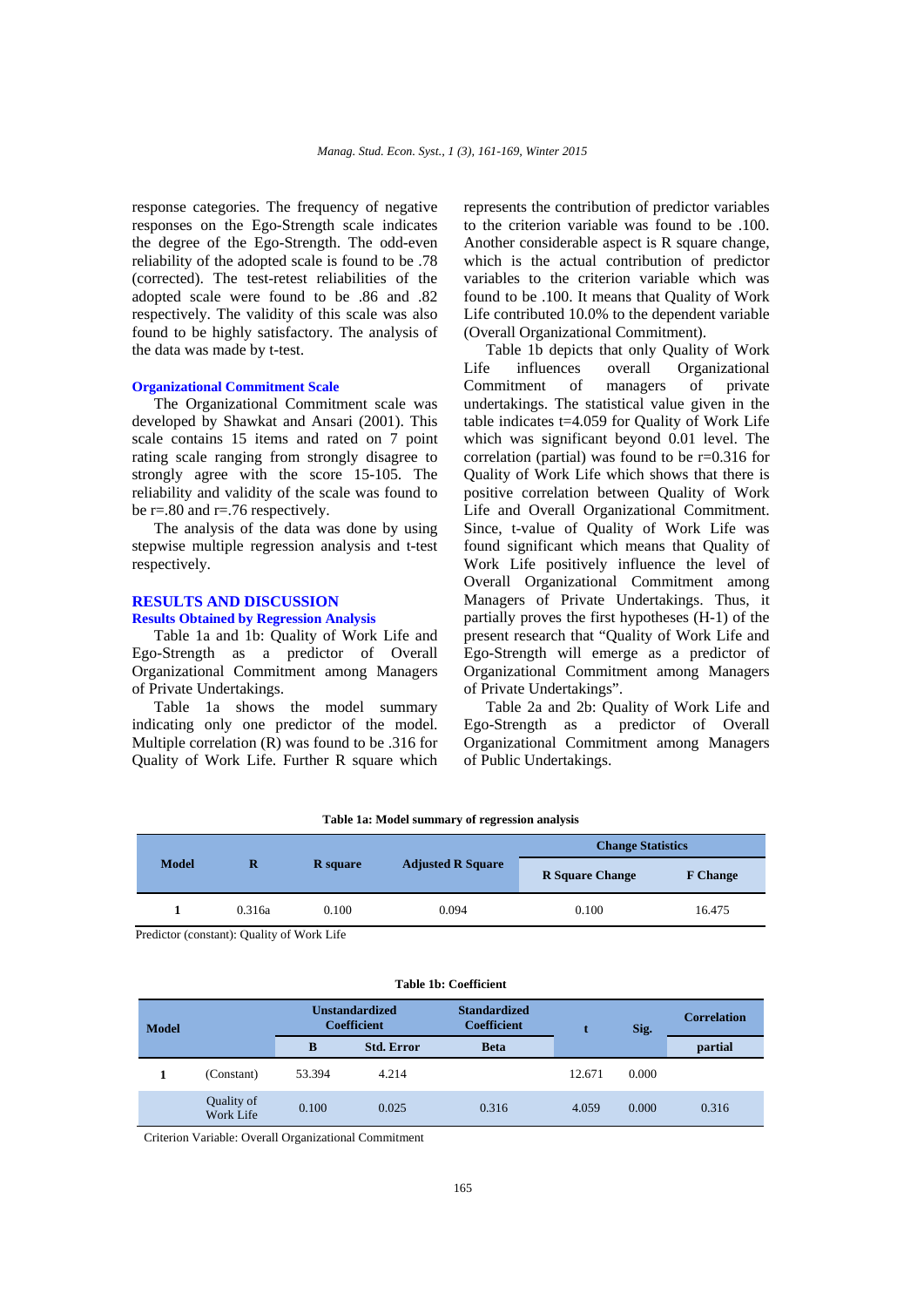Table 2a shows the model summary indicating only one predictor of the model. Multiple correlation (R) was found to be .330 for Quality of Work Life. Further R square which represents the contribution of predictor variables to the criterion variable was found to be 0.109. Another considerable aspect is R square change, which is the actual contribution of predictor variables to the criterion variable which was found to be 0.109. It means that Quality of Work Life contributed 10.9% to the dependent variable (Overall Organizational Commitment).

Table 2b clearly depicts that only Quality of Work Life influences Overall Organizational Commitment of Managers of Public Undertakings. The statistical value given in the table indicates t=4.025 for Quality of Work Life which was significant beyond 0.01 level. The correlation (partial) was found to be r=0.333 for Quality of Work Life which shows that there is positive correlation between Quality of Work Life and Overall Organizational Commitment. Since, t-value of Quality of Work Life was found significant it can be said that Quality of Work Life positively influence the level of Overall Organizational Commitment among Managers of Public Undertakings. Thus, it partially proves the second hypotheses (H-2) of the present research that "Quality of Work Life and Ego-Strength will emerge as a predictor of Organizational Commitment among Managers of Public Undertakings".

## **Results Obtained by t-test**

Table 3: Means, SDs and t-values of managers of private and public undertakings on Quality of Work Life, Ego-Strength and Organizational **Commitment** 

The mean and SD in the case of managers of private undertakings for Quality of Work Life dimension were found to be 169.11 and 24.64 while in the case of managers of public undertakings the mean and SD were found to be 141.39 and 19.29 respectively. The t-value between the two means was found to be 10.85 which were significant at 0.01 level. Similarly, the mean and SD in the case of managers of private undertakings for Ego-Strength dimension were found to be 20.76 and 4.71 while in the case of managers of public undertakings the mean and SD were found to be 16.90 and 3.60 respectively. The t-value between two means was found to be 7.94 which was significant at 0.01 level (table 3).

Furthermore, the mean and SD in the case of managers of private undertakings on Overall Organizational Commitment dimension were found to be 70.32 and 7.79 while in the case of managers of public undertakings the mean and SD were found to be 56.09 and 10.73 respectively the t-value between the two means was found to be 13.13 which was significant at 0.01 level. Thus, it proves the last hypothesis i.e., (H-3) of the present study that "Managerial Personnel of private and public undertakings will differ with each other on Quality of Work Life, Ego-Strength and on Overall Organizational Commitment dimensions".

**Table 2a: Model summary of regression analysis** 

| <b>Model</b> | R      | <b>R</b> square | <b>Adjusted R Square</b> | <b>Change Statistics</b> |                 |  |
|--------------|--------|-----------------|--------------------------|--------------------------|-----------------|--|
|              |        |                 |                          | <b>R</b> Square Change   | <b>F</b> Change |  |
|              | 0.330a | 0.109           | 0.103                    | 0.109                    | 18.076          |  |

Predictor : (constant), Quality of Work Life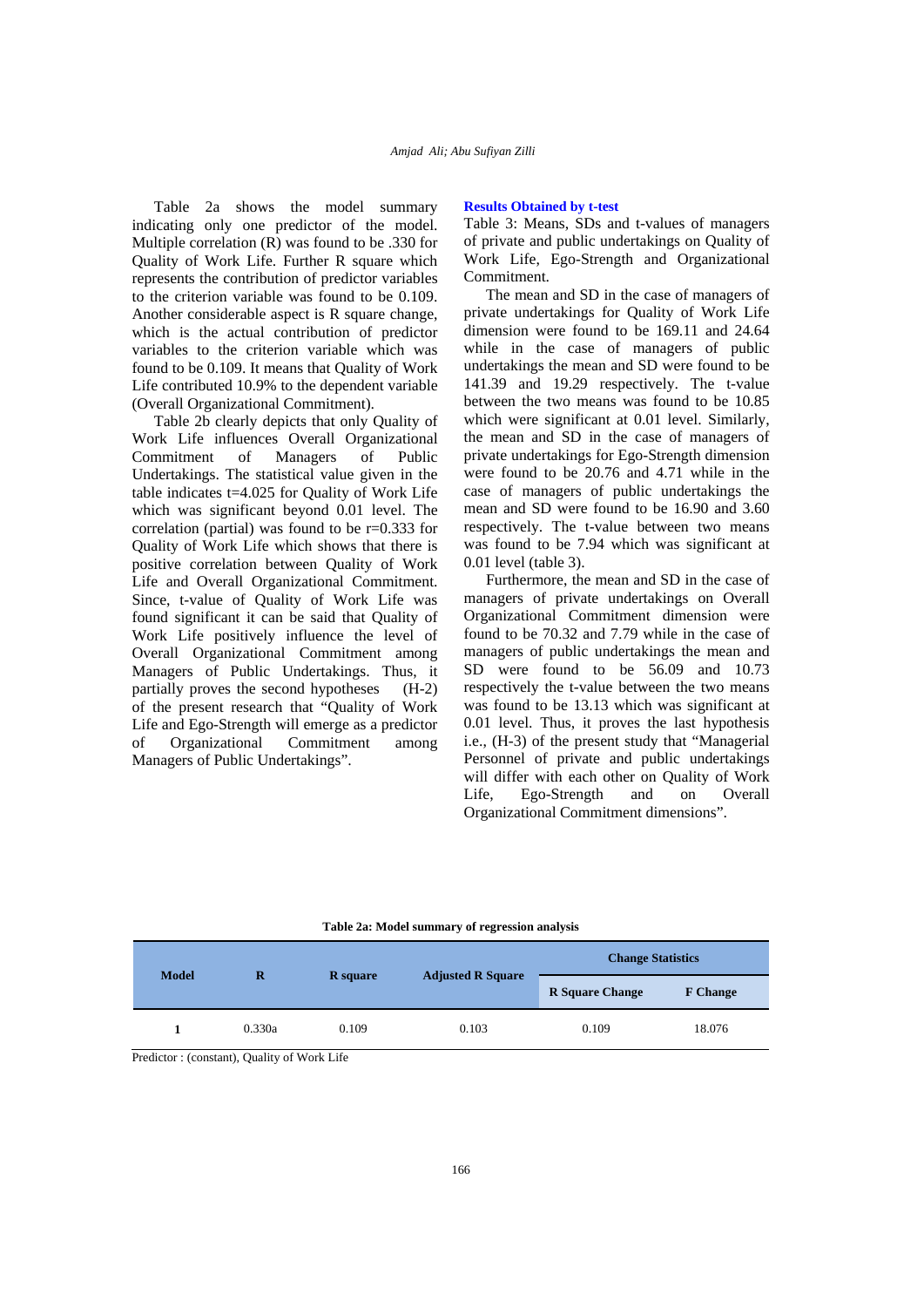| таріе 40; Соепісіені |                         |                                             |                   |                                           |       |       |                                 |  |
|----------------------|-------------------------|---------------------------------------------|-------------------|-------------------------------------------|-------|-------|---------------------------------|--|
| <b>Model</b>         |                         | <b>Unstandardized</b><br><b>Coefficient</b> |                   | <b>Standardized</b><br><b>Coefficient</b> |       | Sig.  | <b>Correlation</b><br>(partial) |  |
|                      |                         | B                                           | <b>Std. Error</b> | <b>Beta</b>                               |       |       |                                 |  |
|                      | (Constant)              | 30.137                                      | 6.161             |                                           | 4.891 | 0.000 |                                 |  |
|                      | Quality of Work<br>Life | 0.184                                       | 0.043             | 0.330                                     | 4.025 | 0.000 | 0.333                           |  |

**Table 2b: Coefficient** 

Criterion variable: Overall Organizational Commitment

| <b>Variable</b>                          | Group   | N   | <b>Mean</b> | <b>SD</b> | t-value<br>$(df=298)$ |
|------------------------------------------|---------|-----|-------------|-----------|-----------------------|
| <b>Quality of Work Life</b>              | Private | 150 | 169.11      | 24.64     | 10.85                 |
|                                          | Public  | 150 | 141.39      | 19.29     |                       |
|                                          | Private | 150 | 20.76       | 4.71      | 7.94                  |
| Ego-Strength                             | Public  | 150 | 16.90       | 3.60      |                       |
| <b>Overall Organizational Commitment</b> | Private | 150 | 70.32       | 7.79      | 13.13                 |
|                                          | Public  | 150 | 56.09       | 10.73     |                       |

**Table 3: Level of significance obtained by t-test** 

\*Significant at 0.01 level

## **CONCLUSION**

In the present research, many new areas along with the old had been explored. So, in the present investigation the researcher will discuss the results in the light of previous empirical findings and in the case of relational and comparative results hardly any guidelines has been followed just because of the absence of empirical evidences in this regards.

Finegold et al. (2002) have found similar results and explained that construct of Quality of Work Life has positive impact on employee commitment. Donaldson, et al. (1999) revealed that Quality of Work Life factors significantly predicted Organizational Commitment, absenteeism, and tardiness and suggested to consider the value of improving the system of work in which employees are embedded as part of comprehensive work.

The Managers in both types of organizations, though work as link between the supervisors,

workers and top management, but in Public organizations job security and job specification are clearly defined, hence question of noncontinuance does not arise. Likewise their duties, works and responsibilities are governed by laws which make them responsible to the ultimate law framing agency, i.e. legislature. So, in this case Ego-Strength does not seem to be so important for their commitment. In such a condition their commitment is related with the Quality of Work Life. Economic benefits and different types of insurances are related to Quality of Work Life, which in turn influences the commitment of Managers of Private and Public Undertakings.

In the present scenario different types of industrial set ups are growing up rapidly, which have different structures, organizational culture and climate providing different types of services. In such a scenario managers and workforce working in these industries differ from each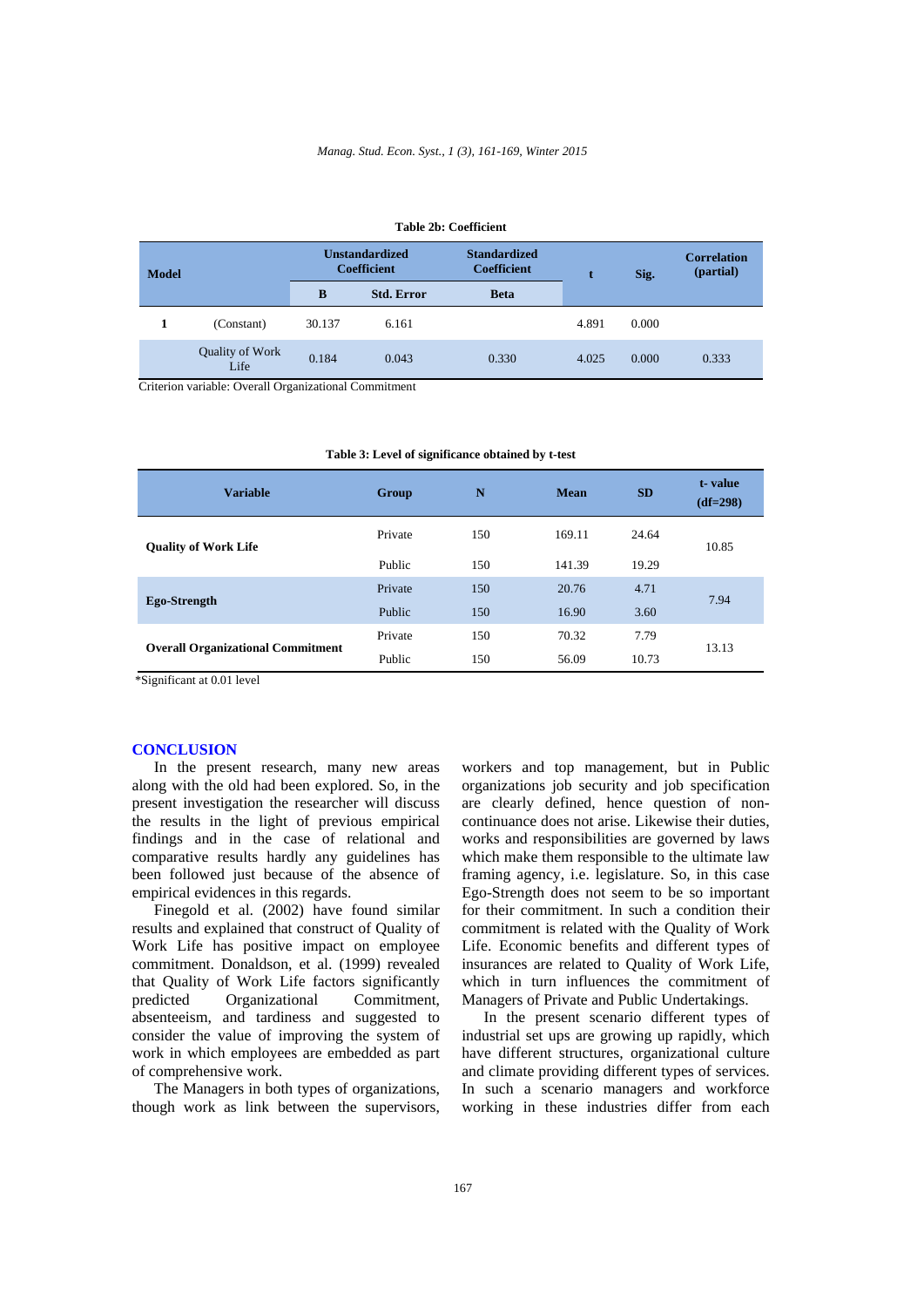other in a host of ways. Hence, they should be studied and compared separately on different variables taking greater sample size of the study.

## **REFERENCES**

- Allen, N. J. and Meyer, J. P. (1990). The Measurement and Antecedents of Affective, Continuance, and Normative Commitment to the Organization. *Journal of Occupational Psychology*, 63 (1), pp. 1-18.
- Balaji, C. (1985). Organizational Commitment and Human Resource Management: A Study of Managers in Cooperatives, Indian Institute of Management Ahmedabad, Ahmedabad*.*
- Cohen, A. (2003). *Multiple Commitments in the Workplace: An Integrative Approach*, Mahwah, NJ: Erlbaum.
- Costello, J. M. and Sang, I. M. (1974). Needs Fulfillment and Job Satisfaction of Professionals. *Public Personnel Management*, 3 (5), pp. 454-461.
- Cunningham, J. B. and Eberle, T. (1990). A Guide to Job Enrichment and Redesign. *Personnel*, 67 (2), pp. 56-61.
- Daud, N. (2010). Investigating the Relationship between Quality of Work Life and Organizational Commitment amongst Employees in Malaysian Firms. *International Journal of Business and Management*, 5 (10), pp. 75-82.
- Davis, L. E. (1972). Paper Presented at International Conference, New York: Arden House, Harriman, September, 25-29.
- Dinesh, B. (2006). Cultural Congruity, Cultural Identity and Migration, Section of Cultural Psychiatry, Institute of Psychiatry, London: Kings College.
- Donaldson, S. I., Sussman, S., Dent, C. W., Sevesson, H. H. and Stoddard, J. L. (1999). Health Behavior, Quality of Work Life and Organizational Effectiveness in the Lumber Industry. *Health Education Behavior*, 26 (4), pp. 579-591.
- Erikson, E. H. (1964). *Insight and Responsibility*, New York: Norton.
- Erikson, E. H. (1965). *Youth: Fidelity and Diversity*, *Daedalus*, 91 (1), pp. 5-27.
- Finegold, D., Mohrman, S. and Spreitzer, G. M. (2002). Age Effects on the Predictors of Technical Workers' Commitment and Willingness to Turnover. *Journal of Organizational Behavior*, 23 (5), pp. 655-674.
- Hartenstein, A. and Huddleston, F. K. (1984). Values: The Cornerstone of QWL. *Training and Development Journal*, 38 (10), pp. 65-67.
- Hasan, Q. (1974). Ego-Strength Scale, Manual for Ego-Strength Scale, Varanasi, Rupa Psychological Centre.
- Havlovic, S. J. (1991). Quality of Work Life and Human Resource Outcomes. *Industrial Relations*: *A Journal of Economy and Society*, 30 (3), pp. 469-479.
- Huang, T. C., Lawler, J. and Lei, C. Y. (2007). The Effects of Quality of Work Life on Commitment and Turnover Intention. *Society Behavior and Personality: An International Journal*, 35 (6), pp. 735-750.
- Johnson, P. and Marcrum, R. H. (1968). Perceived Deficiencies in Individual Need Fulfillment Career Army Officers. *Journal of Applied Psychology*, 52 (6), pp. 457-461.
- Kanter, R. M. (1968). Commitment and Social Organization: A Study of Commitment Mechanism in Utopian Countries. *American Sociological Review*, 33, pp. 499-517.
- Kim, M. and Hunter, J. (1993). Attitude-Behavior Relations: A Meta-Analysis of Attitudinal Relevance and Topic. *Journal of Communication*, 43 (1), pp. 101–142.
- Mathieu, J. E. and Zajac, D. M. (1990). A Review and Meta-Analysis of the Antecedents, Correlates, and Consequences of Organizational Commitment. *Psychological Bulletin*, 108 (2), pp. 171-194.
- Maume, D. J. (2006). Gender Differences in Taking Vacation Time. *Work and Occupations*, 33 (2), pp. 161-190.
- May, B. E. and Lau, R. S. M. (1999). Longitudinal Study of Quality of Work Life and Business Performance. *South Dekota Business Review,* 58 (2), pp. 556-568.
- Meyer, J. and Allen, N. (1997). *Commitment in the Workplace*, Thousand Oaks, CA: SAGE Publications.
- Morrow, P. C. and McElroy, J. C. (1993). Introduction: Understanding and Managing Loyalty is a Multi-Commitment World. *Journal of Business Research*, 26 (1), pp. 1-2.
- Mosby's Medical Dictionary (2009). 8 th ed., Elsevier.
- Mowday, R. T., Porter, L. W. and Steers, R. M. (1982). *Employee Organization Linkages: The Psychology of Commitment, Absenteeism, and Turnover*, New York: Academic Press.
- O'Reilly, C. A. I. and Chatman, J. (1986). Organizational Commitment and Psychological Attachment: The Effects of Identification, and Internalization on Pro-Social Behavior. *Journal of Applied Psychology*, 71 (3), pp. 492-499.
- Paul, A. K. and Anantharaman, R. N. (2004). Influence of HRM Practices on Organizational Commitment: A Study among Software Professionals in India. *Human Resource Development Quarterly*, 15 (1), pp. 77-88.
- Pestonjee, D. M. Singh A. P. and Singh Y. K. (2010). Ego-Strength as a Moderator Variable of the Job Performance-Job Satisfaction Relationship. IIMA Working Papers, Indian Institute of Management Ahmedabad, Research and Publication Department.